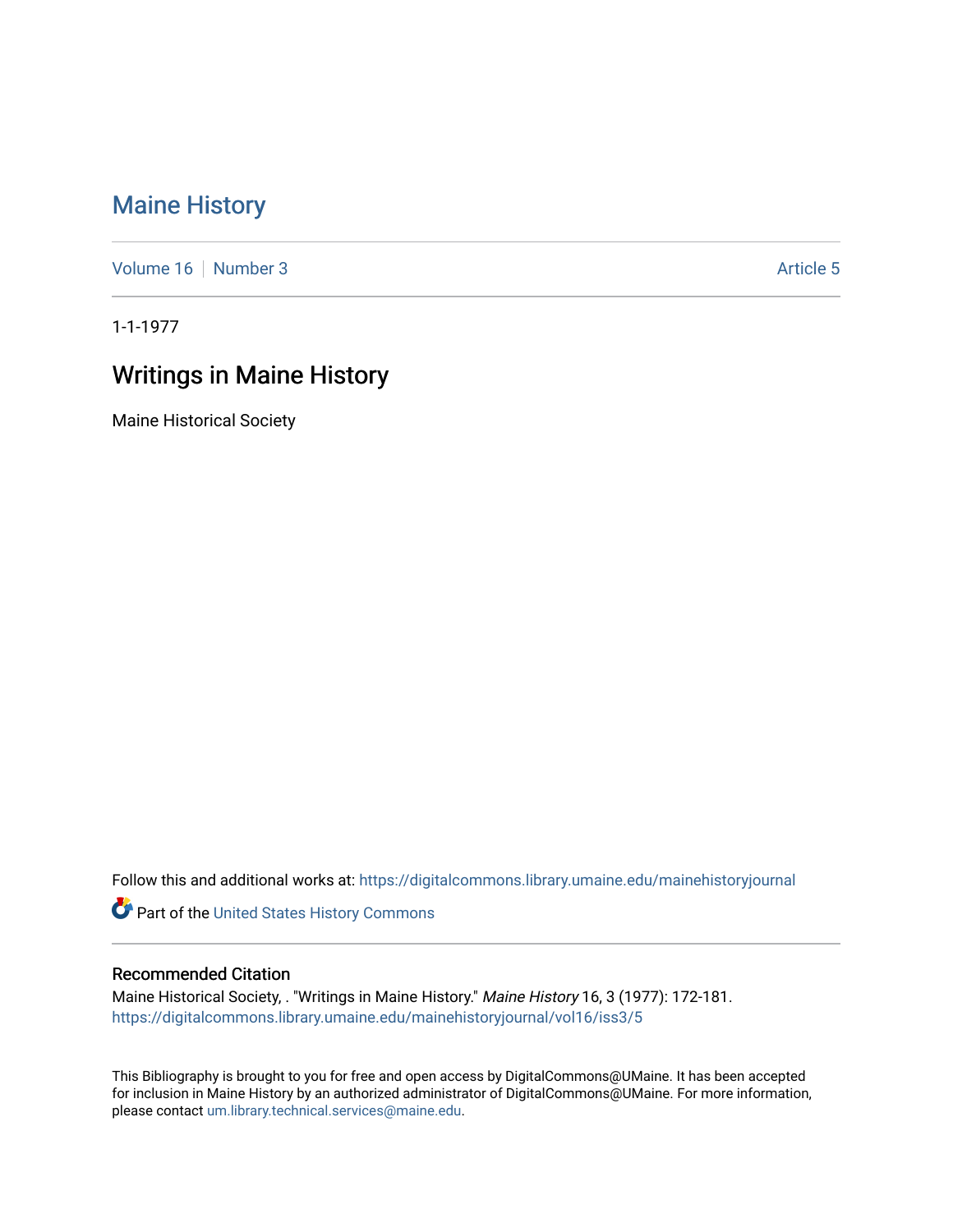## *WRITINGS IN MAINE HISTORY*

- Allagash Historical Society. *Bits and Pieces of Allagash History*. Allagash, Maine: The Allagash Historical Society, 1976. 28 pages.
- Bacon, Lenice Ingraham. "Maine Quilts as Varied as Maine." *Lewiston Journal Magazine*, January 8, 1977.
- Banks, Ronald Fillmore. *A History of Maine*. *A Collection of Readings on the History of Maine*, *1600-1976*. 4th ed. Dubuque, Iowa: Kendall/Hunt Publishing Company, 1976. 460 pages.
- Bennett, Randy L. "Bethel's Dr. Moses Mason House." (Currently used as headquarters of the Bethel Historical Society) *Maine Life*, Vol. 31, No. 6, December 1976.
- -----. "Last Indian Raid in Maine in 1781 Now Folklore." *Lewiston Journal Magazine*, December 18, 1976.
- -----. "Maine's Last Indian Raid." (Androscoggin River valley, August, 1781) *Maine Life*, Vol. 31, No. 5, November 1976.
- -----. "Pownalborough Courthouse, 1761, Is Maine's Oldest." *Lewiston Journal Magazine*, October 2, 1976.
- -----. "Tom French s 'Horseless Carriage."' *Lewiston Journal Magazine*, August 21, 1976.
- Ben-Or, Joseph. "The Law of Adoption in the United States: Its Massachusetts Origins and the Statute of 1851." (Contains information relating to the last will and testament of Sir William Phips and his adopted son) *New England Historical and Genealogical Register*, Vol. CXXX, October 1976.
- Bishop, Robert. "Frost Happened on Hooked Rug Talent." (Edward Sands Frost, born in Lyman, Maine, designed rug pattern stencils) *Antique Monthly*, Vol. 10, No. 1, November 1976.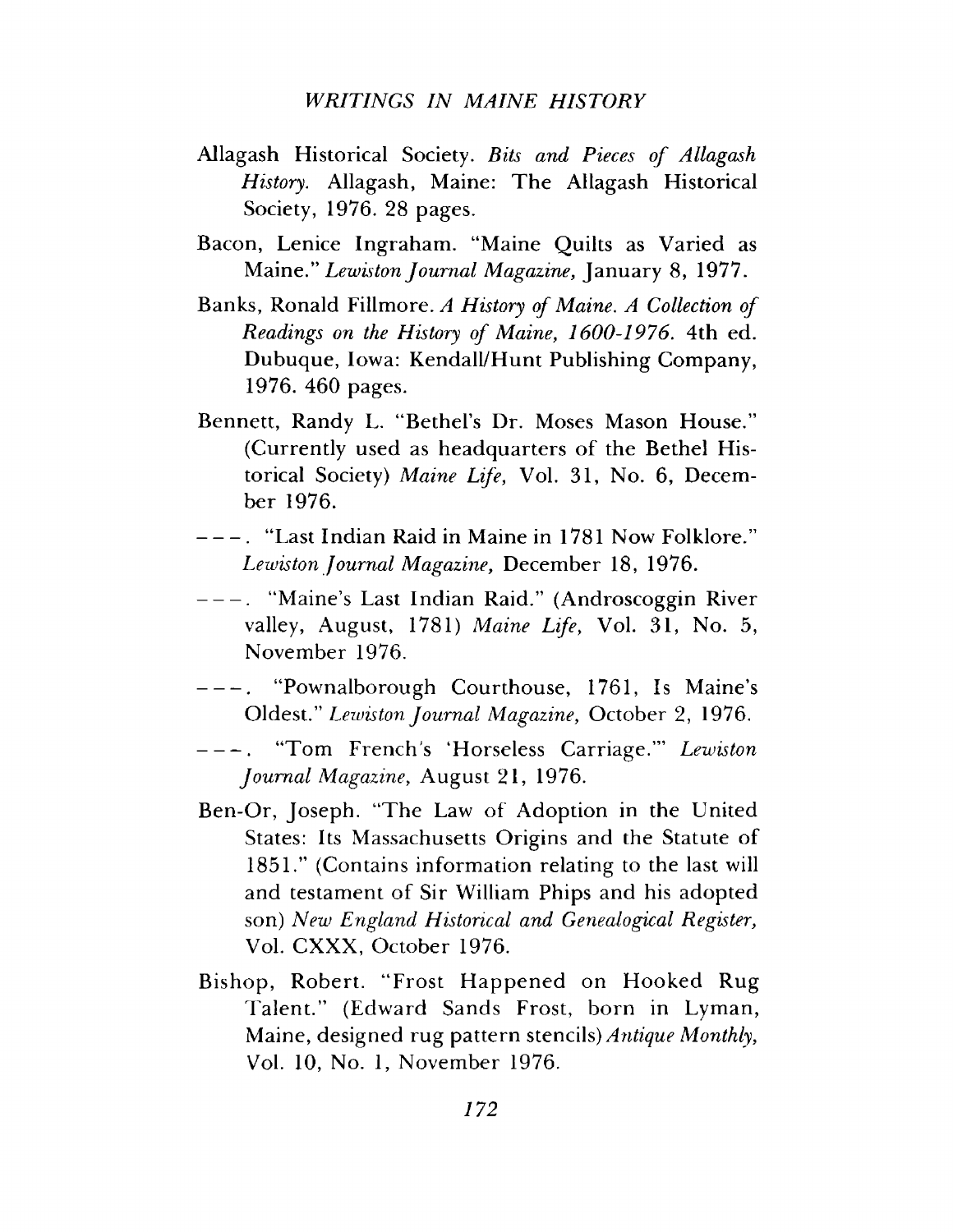- Brunswick Bicentennial Committee. *Bicentennial Commeration of American Independence, Brunswick, Maine, July 3rd*, *4th,* £sf *5th, 1976.* Brunswick, Maine: Brunswick Publishing Company, 1976. [10] pages.
- Butler, Ben, and Butler, Natalie S. *The Falls: Where Farmington, Maine Began in 1776.* Farmington, Maine: The Knowlton *8c* McLeary Co., Printers, 1976. 131 pages.
- Calderwood, Roger. *Highlights of the First Thirty Years of Victoria Society of Maine Women. Morse-Libby-Holmes Mansion, 109 Danforth, Street, Portland, Maine*. 1976. 32 pages.
- Cayford, John E. *The Penobscot Expedition, Being an Account of the Largest American Naval Engagement of the Revolutionary War.* Orrington, Maine: C & H Publishing Co., 1976. 132 pages.
- Chase, Mary Ellen. *Jonathan Fisher, Maine Parson, 1768-1847*. Blue Hill, Maine: Jonathan Fisher Memorial, Inc., 1976. 280 pages.
- Churchill, Edwin A. *Maine Communities and the War for Independence.* [Augusta, Maine] Maine State Museum, 1976. 110 pages.
- Comas, Beatrice. "High Hopes and Tragic Failures: The History of Theatre in Maine." *Maine Life,* Vol. 31, No. 4, October 1976.
- -----. "The Victoria Mansion: Embodiment of Yankee Vision and Creole Luxury." (Portland, Maine) *Maine Life,* Vol. 31, No. 7, January 1977.
- Conner, Kenneth. "The High St. Congregational Church." (Lewiston, Maine) *Lewiston Journal Magazine,* September 25, 1976.
- Craig, Wilma Ratchford. "Women of the American Revolution." (Includes works by Maine poets Laura E. Richards and Will Carleton) *The Daughters of the*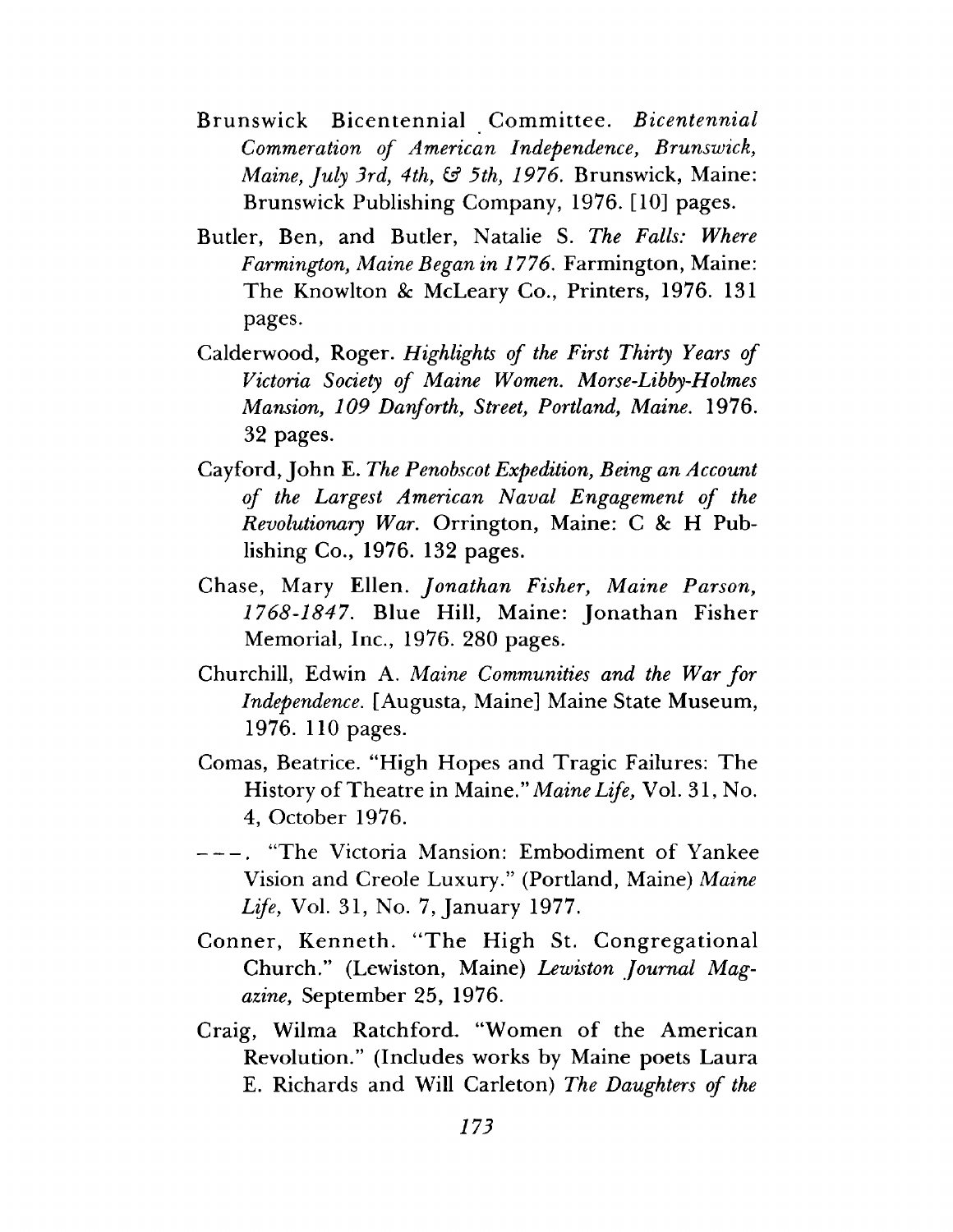*American Revolution Magazine,* Vol. 110, No. 9, November 1976.

- Dearborn, David C. "New Hampshire Genealogy. A Perspective." (Several Maine works are included in this bibliographical survey) *New England Historical and Genealogical Register,* Vol. CXXX, October 1976.
- Delisle, Alice E. "Christmas Lady." (Glady's Hasty Carroll of South Berwick, Maine) *Maine Life,* Vol. 31, No. 6, December 1976.
- Dunbar, Robert E. "Lord of the Mills. The James Kavanagh House, 1803." (Damariscotta, Maine) *Down East Magazine,* Vol. XXIII, No. 2, September 1976.
- Fikioris, Margaret A. "Conservation: Textile Cleaning and Storage." *Museum News,* Vol. 55, No. 1, October 1976.
- Gluek, Alvin C., Jr. "Programmed Diplomacy: The Settlement of the North Atlantic Fisheries Question, 1907-12. *Acadiensis,* Vol. VI, No. 1, Autumn 1976.
- Grace, Patrick W. "The Octagonals." (19th century architectural style) *Down East Magazine,* Vol. XXIII, No. 3, October 1976.
- Greater Portland Landmarks, Inc. *Portland, a Collection of 19th Century Engravings.* Portland, Maine: Greater Portland Landmarks, Inc., 1976. 36 pages.
- Greene, Nancy H. *A History of Columbia and Columbia Falls [Maine] in Honor of the American Bicentennial, 1776-1976.* [Cherryfield, Maine: Narraguagus Printing Co., 1976] 65 pages.
- Hadley, Ernest. "Shiloh an Impressive Sight on Maine Countryside." (Shiloh Temple, Durham, Maine. Built by Frank W. Sandford, the founder of the Holy Ghost and Us Society in 1897) *Lewiston Journal Magazine,* January 8, 1977.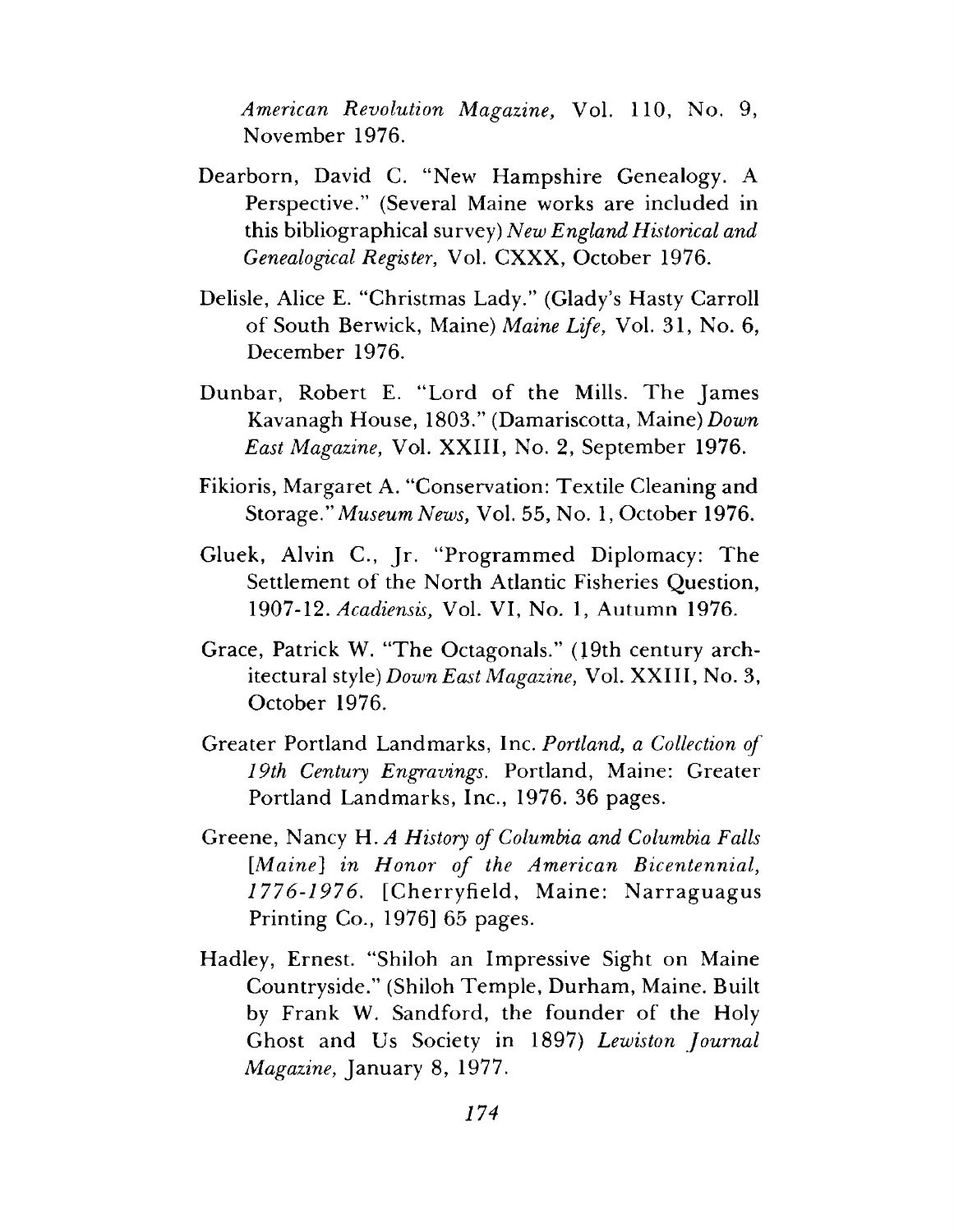- Hammond, Marie K. "Appleton's Own Dr. Frank Gushee, 1842-1893." (Taken from his memoirs) *Maine Life,* Vol. 31, No. 4, October 1976.
- Heseltine, Charles B. *Bangor Street Railway*. Warehouse Point, Conn.: Connecticut Valley Chapter, Inc. of the National Railway Historical Society, Inc., 1976. 82 pages.
- Howard, Millard A. *An Introduction to the Early History of Palermo, Maine,* [n.p., 1976] 64 pages.
- Hutchins, Leonard W. "Edouard 'King' Lacroix: Paul Bunyon of the North Woods." *Down East Magazine,* Vol. XXIII, No. 6 March 1977.
- Hutchinson, Gloria. "South Paris Sleds Still Skim the Slopes." (Paris Manufacturing Co. was started in 1860 and is now the world's largest maker of sleds and toboggans) *Down East Magazine,* Vol. XXIII, No. 5, January 1977.
- Hynes, Nancy J., ed. *Maine in Review, 1776-1876.* [Brunswick, Maine: Maple Lane Productions] 1976. 96 pages.
- Jewett, Martin H. *A History of Hollis Maine.* Farmington, Maine: Printed by Knowlton *8c* McLeary Co., 1976. 211 pages.
- Jordon, Eloise. "Emma Eames Was Great Lady of Golden Age Song." *Lewiston Journal Magazine,* October 9, 1976.
- -----. "Nordica, Great Maina Diva, Had Storybook Life." (Born in Farmington, Maine, on December 12, 1857) *Lewiston Journal Magazine,* December 13, 1976.
- -----. "State of Maine Has Wonderful Variety of Names." *Lewiston Journal Magazine,* January 15, 1977.
- Kephart, George S. "The Pulpwood Drive: A Memoir of Maine in the 1920's." *Forest History,* Vol. 20, No. 4, October 1976.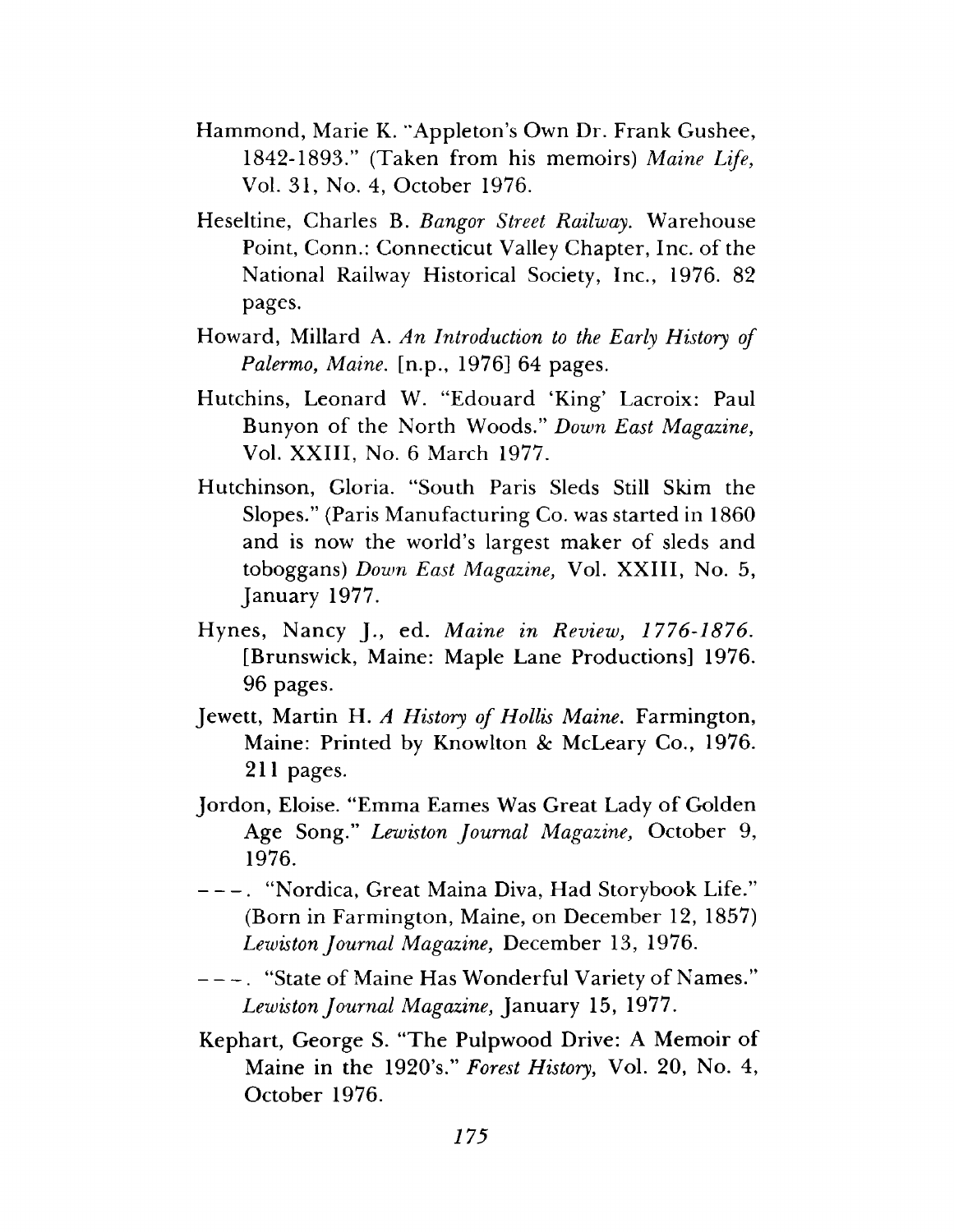- Kevitt, Chester B. *General Solomon Lovell and the Penobscot Expedition, 1779.* Weymouth, Massachusetts: Weymouth Historical Commission, 1976. 185 pages.
- Kittery Bicentennial Committee. *Kittery Kaleidoscope.* Somersworth, New Hampshire: New Hampshire Printers, 1976. 76 pages.
- Knight, Ernest Harmon. *A Guide to the Cumberland & Oxford Caned,* [n.p.] Cumberland *8c* Oxford Canal Association, 1976. 38 pages.
- Labbie, Edith. "Chief Henry Red Eagle of Maine." (Henry Perley, the first Indian to graduate from Greenville High School, was president and valedictorian of the graduating class of 1903. After a long stage career he returned to Greenville as a guide) *Lewiston Journal Magazine,* January 15, 1977.
- ----- . "Evans Notch Was Once Prosperous Lumbering Region." *Lewiston Journal Magazine,* November 27, 1976.
- ----- . "Ghostly Tales of Maine Hauntings for Halloween." *Lewiston Journal Magazine,* August 21, 1976.
- ----- . "Maine Man 'Father of Panama Canal.'" (John F. Stevens of Gardiner, Maine) *Lewiston Journal Magazine,* August 28, 1976.
- Lafavore, Michael. "Gary Merrill: Maine's Hollywood Dropout." *Maine Life,* Vol. 31, No. 5, November 1976.
- Leamon, James S. *Historic Lewiston: A Textile City in Transition.* Auburn, Maine: Lewiston Historical Commission, 1976. 60 pages.
- Letellier, Cecile A. "The Remarkable Aroostook Naturalist — Olof Nylander." (Founder of the Nylander Museum, Caribou, Maine) *Down East Magazine,* Vol. XXIII, No. 4, November 1976.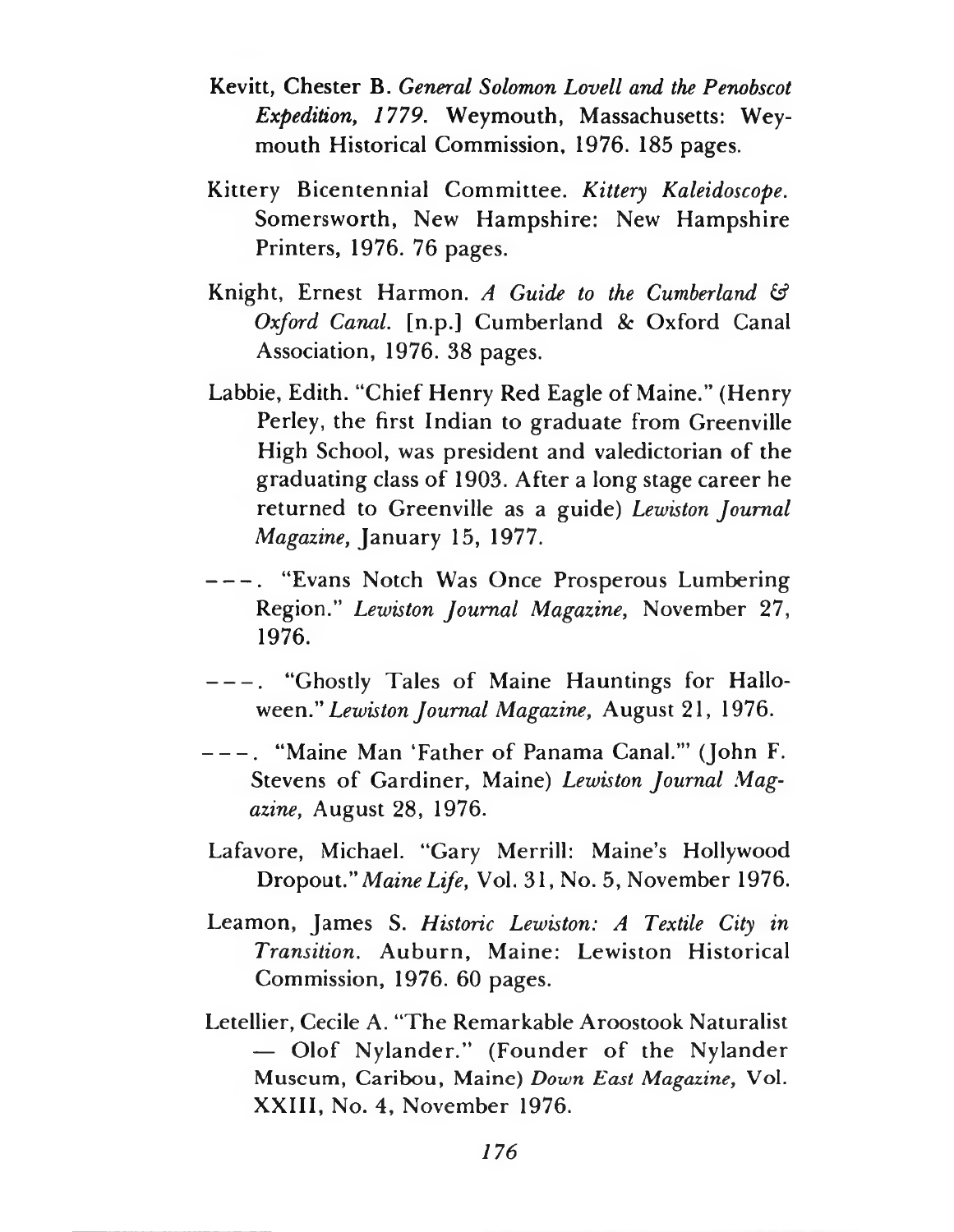- Libby, Steve. "Mysterious, Beautiful Isles of Shoales." *Lewiston Journal Magazine,* October 2, 1976.
- "The Weary Club of Norway 50 Years Old." *Lewiston Journal Magazine,* December 11, 1976.
- Limerick Bicentennial Committee. *Limerick: Historical Notes.* Limerick, Maine: Town of Limerick, 1975. 127 pages.
- Lowry, Lois. "New Life for the House Captain Lord Built." (The mansion of Nathaniel Lord, built in Kennebunkport, Maine, circa 1812) *Down East Magazine,* Vol. XXIII, No. 4, November 1976.
- Lubec Historical Society. *200 Years of Lubec History, 1776-1976.* Lubec, Maine: The Lubec Historical Society, 1976. 145 pages.
- Luce-Wheeler, Janis. "Colonel Morse's 'Fool Bridge.'" (Wire bridge built in New Portland, 1842) *Down East Magazine,* Vol. XXIII, No. 4, November 1976.
- Lynn, John A. "Reconstructing a Maine Lumber Camp of 1900: The Diorama as a Historical Medium." (Penobscot Heritage Museum, Bangor, Maine) *Forest History,* Vol. 20, No. 4, October 1976.
- MacDougall, Walter M. "America's First Breech-Loader." (Rifle invented by John H. Hall of Portland, Maine) *Down East Magazine,* Vol. XXIII, No. 3, October 1976.
- McLaughlin, Robert. "Giving It Back to the Indians." (Indian claim to 12.5 million acres of land in Maine) *The Atlantic,* Vol. 239, No. 2, February 1977.
- Maine Historic Preservation Commission. *Portland Historic Resources Inventory,* 1976. Augusta, Maine: The Commission, 1976. 98 pages.
- Maine League of Historical Societies and Museums. *Adventures in Maine History: A Guide to Period Houses, Museums and Collections of Maine Historical Societies.* [Lewiston, Maine] 1976. 54 pages.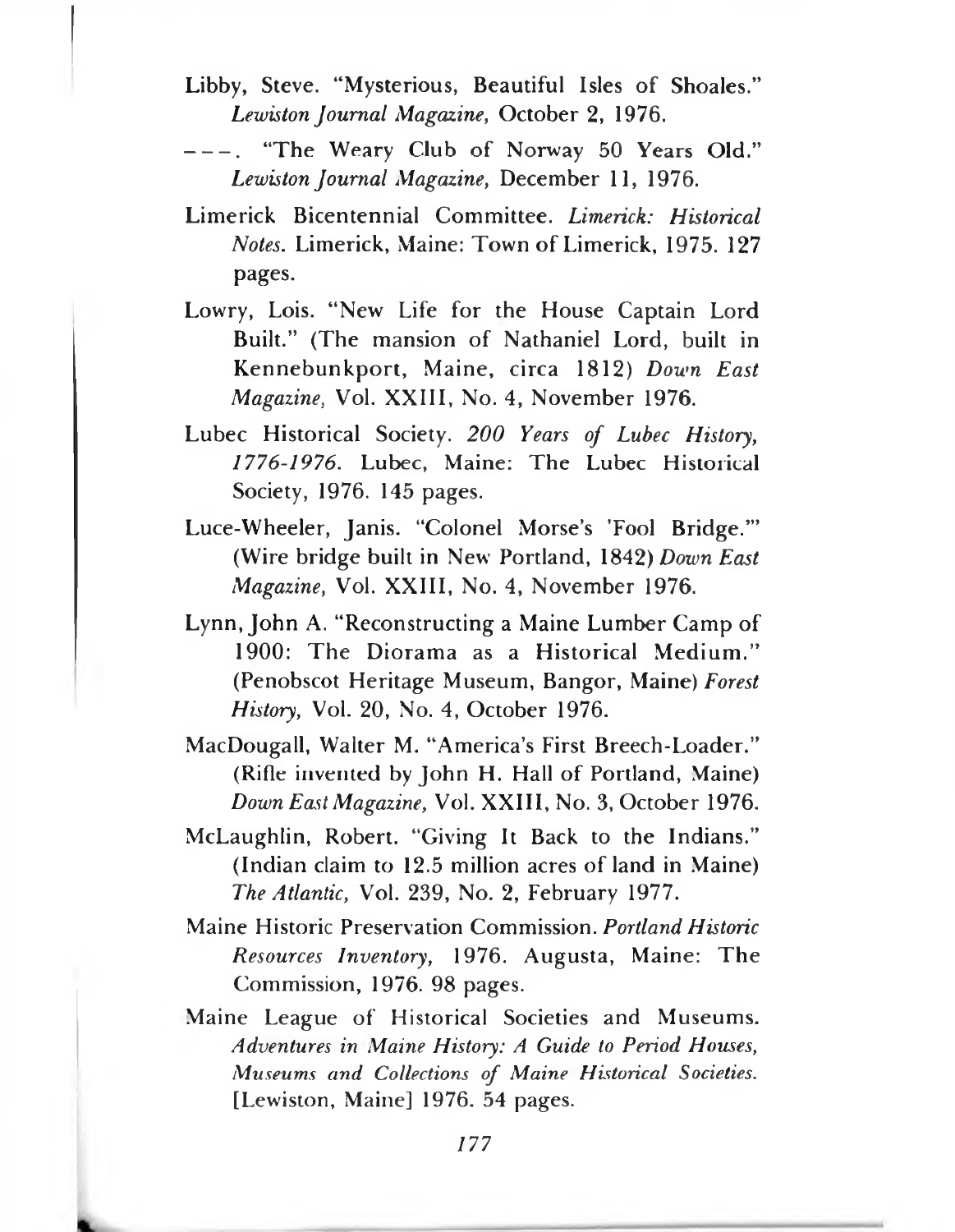- Mankin, Elizabeth R. "Zedekiah Belknap." (Itinerant Massachusetts artist who married Sophia Sherwin of Waterville, Maine) *Antiques Magazine,* Vol. CX, No. 5, November 1976.
- Martin, J. *Jonathan Adams Bartlett, 1817-1902, Folk Artist From Rumford Center, Maine.* Rumford, Maine: Rumford Publishing Co., 1976. 79 pages.
- Melvin, Charlotte Lenentine. *Madawaska, a Chapter in Maine-New Brunswick Relations*. Madawaska, Maine: St. John Valley Publishing Co., 1975. 86 pages.
- Milliken, Henry, "At Maine's Logging Camps Stovepipe Inspectors Not Too Popular." *Maine Life,* Vol. 31, No. 7, January 1977.
- Moffat, Frederick C. "The Education of the New England Artist: The Early Years of Arthur Wesley Dow." (A descendant of Joshua Dow of Avon, Maine) *Essex Institute Historical Collections,* Vol. 112, No. 4, October 1976.
- Neagle, Marjorie Spiller. "Mother of Famous Men." (Marjery Sullivan of Berwick, Maine) *Down East Magazine,* Vol XXIII, No. 3, October 1976.
- North Berwick Bicentennial Committee. *A Pictor[i]al History of North Berwick, Maine,* [n.p.] 1976. 48 pages.
- Norvich, Philip. "Waterville's Dean Marriner." (Dean Ernest C. Marriner of Colby College) *Maine Life,* Vol. 31, No. 6, December 1976.
- Norway Historical Society. *Norway Salutes Our Country's Bicentennial Celebration, 1776-1976.* [n.p., 1976] 24 pages.
- Paddock, John. "Tiffany Windows in Searsport." (Second Congregational Church has nine windows which were installed in 1900) *Down East Magazine,* Vol. XXIII, No. 5, January 1977.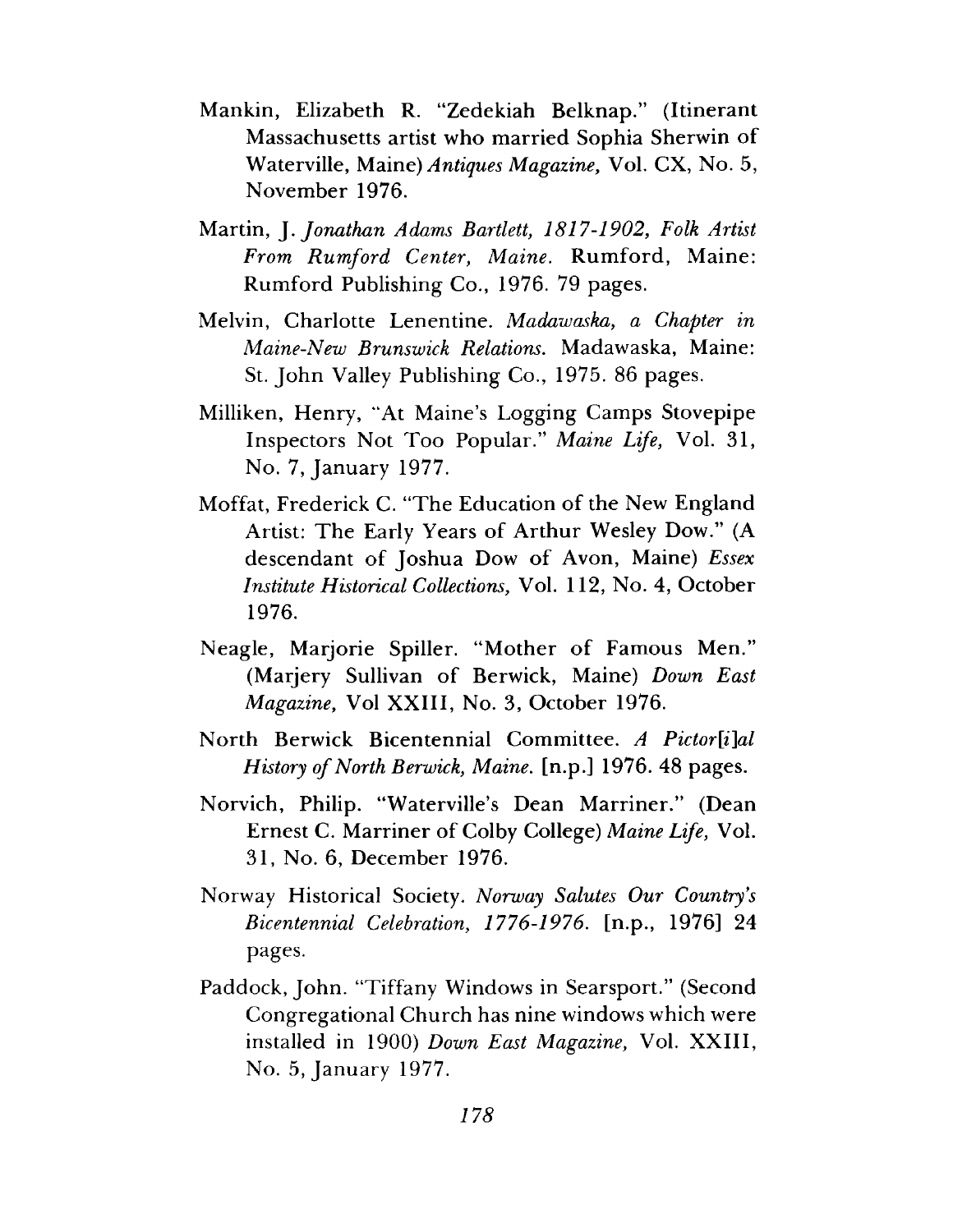- Peladeau, Marius B. "Guardian of the Northern Frontier. The Kennebec Arsenal, 1828-1903." *Down East Magazine,* Vol. XXIII, No. 2, September 1976.
- Purington, William C. *A Look into West Bath's Past,* [n.p.] 1976. 214 pages.
- Rich, Katherine E. "Beacon." (A biographical sketch of William S. Appleton, 1874-1940, a descendant of Nathan Appleton who was the father of Frances Appleton Longfellow) *Old Time New England,* Vol. LXVI, Nos. 3-4, Winter-Spring, 1976.
- Riley, Thomas A. "Jack London at Bowdoin." (London served as a guest lecturer at Bowdoin on December 15, 1905) *Bowdoin Alumnus,* Vol. 50, No. 5, Fall 1976.
- Sarkesian, Barbara. "'I'm Artemus Ward,' Sed I." (Charles Farrar Brown, humorist, born on April 26, 1834, in Waterford, Maine) *Maine Life,* Vol. 31, No. 7, January 1977.
- Schlick, Victor A. "These Mainers Also Ran!" (James G. Blaine, Neal Dow, and Rev. Benjamin Bubar) *Greater Portland,* Vol. XXI, October 1976.
- Shaw David E. "Maine's Holy Land Colonists." (On October 2, 1867, George J. Adams, the "Prophet," led one hundred and sixty Mainers on an expedition to the Holy Land) *Down East Magazine,* Vol. XXIII, No. 5, January 1977.
- Shaw, Dick. "Stalking the Picture Postcard in Maine." *Maine Life,* Vol. 31, No. 6, December 1976.
- -----. "Unusual Graves Are Found In Maine." *Lewiston Journal Magazine,* October 9, 1976.
- Silsby, Herbert T., II. "George H. Smith." *Maine History News,* Vol. 12, No. 1, January 1977.
- Smith, Guy G. "Moving Fingers That Wrote." (Brief biographical sketches of Elijah Kellog, James Otis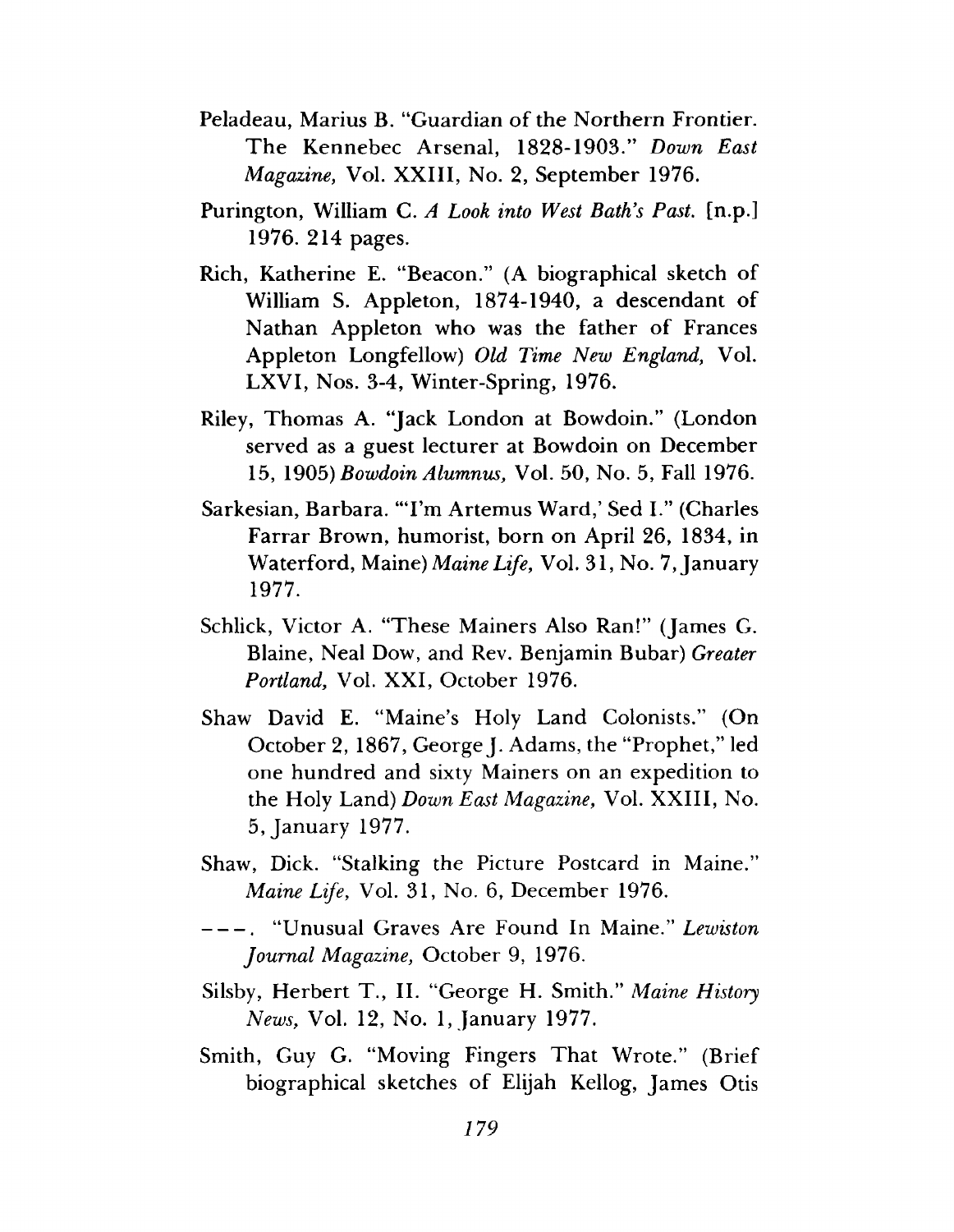Kaler, and Kate Douglas Wiggin) *Maine Life,* Vol. 31, No. 3, September 1976.

- Sweetser, Phyllis Sturdivant. *Cumberland, Maine, in Four Centuries.* Cumberland, Maine: The Town of Cumberland, 1976. 351 pages.
- Thomas, Miriam Stover. "First Lobster Factory in the United States." (Eastport, Maine, 1832) *Maine Life,* Vol. 31, No. 7, January 1977.
- ----- . "Maine Fishing Industry Depended on the Colonial Saltworks." *Maine Life*, Vol. 31, No. 3, September 1976.
- Thomaston Historical Society. *Tall Ships, White Houses, and Elms: Thomaston*, *Maine, 1870-1900.* [Rockland, Maine: Printed by Courier-Gazette, Inc., 1976] 154 pages.
- Thompson, Deborah, ed. *Maine Forms of American Architecture.* Camden, Maine: Downeast Magazine, 1976. 362 pages.
- Turkel, M. Tux. "George Coombs, Architectural Giant." (Born in Brunswick, Maine in 1824, and designed the Kora Temple Shrine building, the Lewiston Public Library, and the home of Senator William Frye) *Lewiston Journal Magazine,* November 6, 1976.
- Vickery, James Barry. *A Pictorial History of Brewer, Maine.* Bangor, Maine: Brewer Bicentennial Committee, 1976.
- Violette, Maurice. *The Franco-Americans. A Franco-American s Chronicle of Historical and Cultural Environment: Augusta Revisted.* New York: Vantage Press, 1976.
- Waggoner, Hyatt H. "The Hawthorne Discovery: The Lost Notebook, 1835-1841." *New England Quarterly,* Vol. XLIX, No. 4, December 1976.